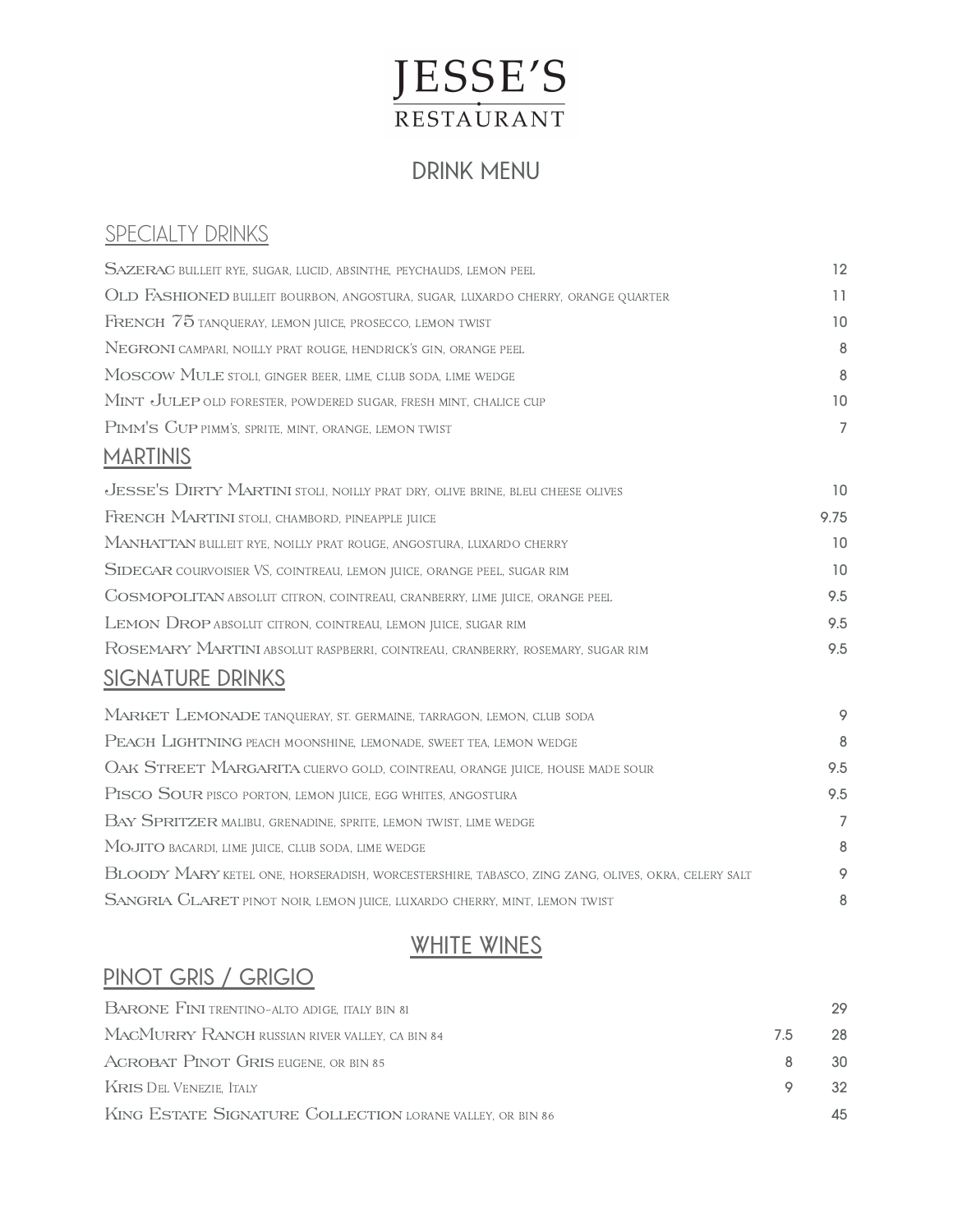# **WHITE WINES**

| <b>CHARDONNAY</b>                                                    |                   | glass   bottle |
|----------------------------------------------------------------------|-------------------|----------------|
| <b>BLISS MENDOCINO, CA BIN 58</b>                                    | 8                 | 30             |
| DOMAINE ROGER LUQUET MACON, FRANCE BIN 59                            |                   | 32             |
| LA GREMA MONTEREY, CA BIN 62                                         | 10                | 38             |
| LANDMARK "OVERLOOK" SONOMA, CA BIN 63                                |                   | 37             |
| LAGUNA RANCH RUSSIAN RIVER VALLEY, CA BIN 74                         | 10.5              | 39             |
| <b>CHALK HILL SONOMA COAST, CA BIN 65</b>                            | 11.5              | 42             |
| <b>CALERA CENTRAL COAST, CA BIN 64</b>                               | $12 \overline{ }$ | 45             |
| FERRARI-CARANO SONOMA COUNTY, CA BIN 67                              |                   | 58             |
| <b>CAKEBREAD CELLARS NAPA, CA BIN 497</b>                            |                   | 85             |
| <b>DUCKHORN VINEYARDS NAPA, CA BIN 498</b>                           |                   | 85             |
| PATZ & HALL SONOMA COUNTY CA BIN 500                                 |                   | 95             |
| <b>CHATEAU MONTELENA NAPA. CA BIN 494</b>                            |                   | 95             |
| DOMAINE SERENE EVENSTAD RESERVE WILLAMETTE VALLEY, OR BIN 524        |                   | 110            |
| <b>OTHER WHITES</b>                                                  |                   |                |
| DR. L RIESLING MOSEL VALLEY, GERMANY BIN 76                          | 8                 | 30             |
| VILLA POZZI MOSCATO SICILY, ITALY BIN 79                             | 7                 | 25             |
| BERNARD FOUQUET VOUVRAY CUVEE DE SILEX, LOIRE, FRANCE BIN 503        |                   | 48             |
| CHATEAU SMITH HAUT LAFITTE BLANC PESSAC-LEOGNON. FRANCE 2006 BIN 497 |                   | 160            |
| <b>ROSÉ</b>                                                          |                   |                |
| A TO Z OREGON                                                        |                   | 30             |
| H & B PROVENCE, FRANCE                                               | 10                | 39             |
| SOFIA - FRANCIS COPPOLA MONTEREY, CAMONTEREY COUNTY, CA              | 10                | 39             |
| <b>CLOUD CHASER PROVENCE, FRANCE</b>                                 |                   | 43             |
| <b>SAUVIGNON BLANC</b>                                               |                   |                |
| MOHUA MARLBOROUGH, NEW ZEALAND BIN 68                                | 9                 | 32             |
| SOUTHERN RIGHT WESTERN CAPE, SOUTH AFRICA BIN 71                     | 9.5               | 34             |
| <b>SIMI</b> SONOMA COUNTY, CA BIN 69                                 |                   | 38             |
| EMMOLO NAPA, CA BIN 70                                               | 10.5              | 40             |
| HONIG NAPA, CA BIN 72                                                |                   | 42             |
| DOMAINE FRANCK MILLET SANCERRE, FRANCE BIN 73                        |                   | 50             |
| <b>SPARKLING</b>                                                     |                   |                |
| NV FREIXENET "CORDON NEGRO BURT" 187 ML CATALONIA, SPAI8N            |                   | 9              |
| <b>CANELLA PROSECCO SUPERIOR DI CONEGLIANO 187 ML VENTO, ITALY</b>   |                   | 12             |
| LA MARCA PROSECCO VENTO, ITALY                                       | 6.5               | 24             |
| <b>CHANDON ROSE CA</b>                                               | $12 \overline{ }$ | 42             |
| MUMM NAPA BRUT PRESTIGE NAPA, CA                                     |                   | 46             |
| NV MOET ET CHANDON BRUT IMPERIAL CHAMPAGNE, FRANCE                   |                   | 90             |
| NV VEUVE CLICQUOT PONSARDIN BRUT CHAMPAGNE, FRANCE                   |                   | 120            |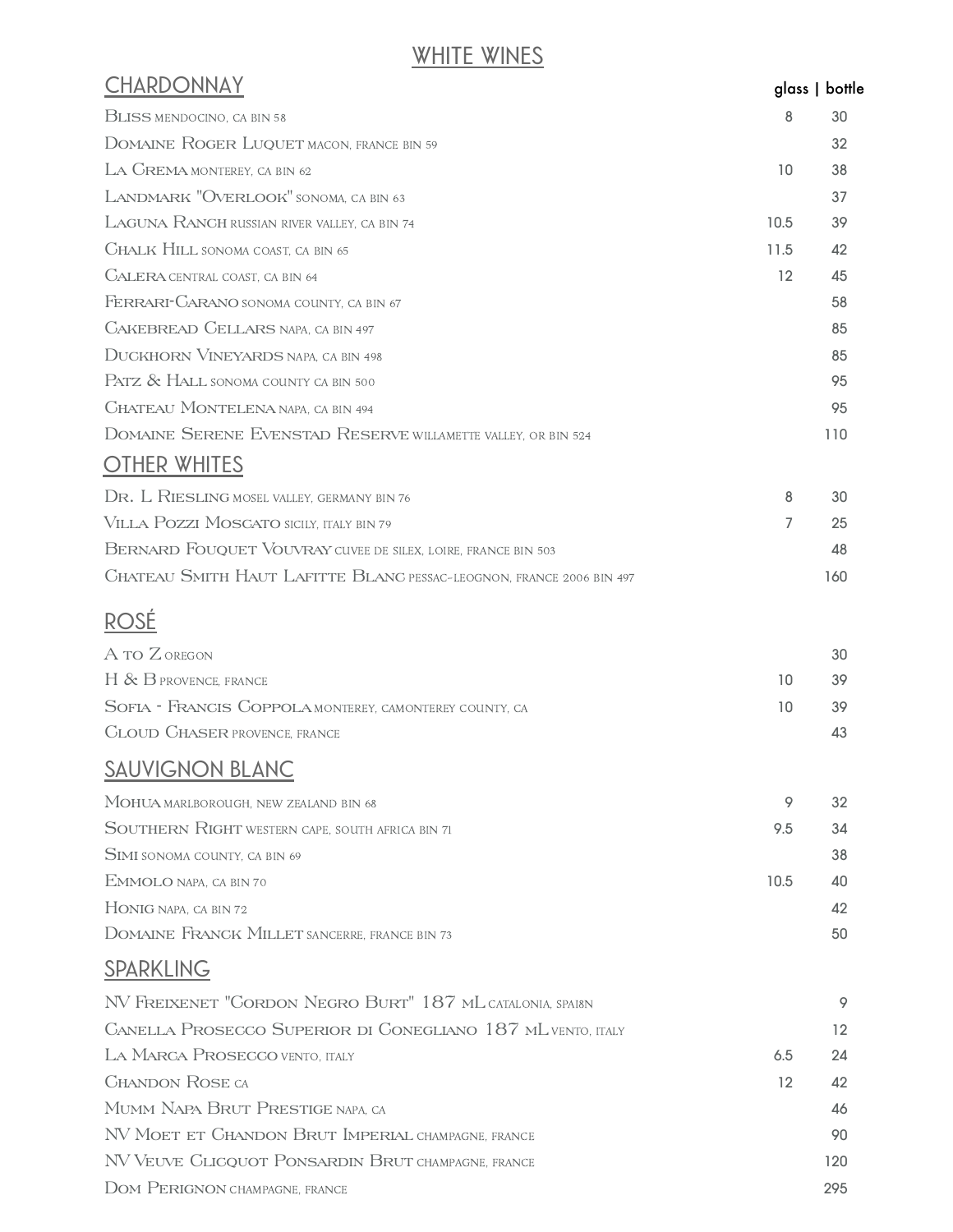## **RED WINES**

| PINOT NOIR                                                                     | glass   bottle |     |
|--------------------------------------------------------------------------------|----------------|-----|
| LA GREMA MONTEREY COUNTY, CA BIN 17                                            | 10             | 38  |
| RITUAL CASABLANCA VALLEY, CHILE BIN 22                                         | 10.5           | 40  |
| KINGS RIDGE WILLAMETTE VALLEY, OR BIN 16                                       | 11             | 42  |
| <b>DIORA MONTEREY COUNTY. CA BIN 21</b>                                        |                | 46  |
| MIGRATION- DUCKHORN WINE COMPANY SONOMA COAST, CA BIN 20                       | 12.5           | 48  |
| MAYSARA JAMSHEED MCMINNVILLE, OR BIN 24                                        |                | 55  |
| KEN WRIGHT CELLARS WILLAMETTE VALLEY, OR BIN 15                                | 16             | 62  |
| KING ESTATE SIGNATURE COLLECTION LORANE VALLEY, OR BIN 23                      |                | 62  |
| THE CALLING, DUTTON RANCH RUSSIAN RIVER VALLEY, CA BIN 25                      |                | 68  |
| PAUL HOBBS, "CROSSBARN" SONOMA COUNTY, CA BIN 555                              |                | 75  |
| <b>SIDURI</b> RUSSIAN RIVER VALLEY, CA BIN 506                                 |                | 75  |
| BERGSTROM, CUMBERLAND RESERVE WILLAMETTE VALLEY, OR BIN 507                    |                | 89  |
| DOMAINE SERENE EVENSTAD RESERVE WILLAMETTE VALLEY, OR BIN 509<br><b>MERLOT</b> |                | 150 |
| <b>GRAYSON "LOT 6" NAPA, CA BIN 42</b>                                         | 8              | 30  |
| <b>SEBASTIANI</b> SONOMA COUNTY, CA BIN 43                                     | 9              | 34  |
| RODNEY STRONG SONOMA COUNTY, CA BIN 44                                         |                | 38  |
| <b>CHELSEA GOLDSCHMIDT ALEXANDER VALLEY, CA BIN 45</b>                         |                | 40  |
| PARCEL 41 NAPA, CA BIN 46                                                      |                | 45  |
| <b>DUCKHORN MERLOT NAPA, CA BIN 89</b>                                         |                | 72  |
| PAHLMEYER NAPA. CA BIN 532                                                     |                | 160 |

#### **OTHER RED VARIETALS**

| PLUNGERHEAD "OLD VINE ZINFANDEL" LODI, CA BIN 38             | 8   | 30 |
|--------------------------------------------------------------|-----|----|
| BRAZIN "PLD VINE VINFANDEL" LODI, CA BIN 39                  | 9.5 | 37 |
| FRITZ ZINFANDEL DRY CREEK VALLEY, CA BIN 40                  |     | 48 |
| SEGHESIO FAMILY VINEYARDS ZINFANDEL SONOMA COUNTY, CA BIN 41 |     | 56 |
| ANTIGAL "UNO" MALBEC MENDOZA ARGENTINA BIN 55                | 8   | 30 |
| <b>CATENA MALBEC MENDOZA, ARGENTINA BIN 57</b>               |     | 45 |
| PENFOLDS "MAX'S" SHIRAZ / CABERNET SOUTH AUSTRALIA BIN 47    |     | 39 |
| SPELLBOUND PETITE SIRAH NAPA, CA BIN 48                      | 9   | 34 |
| MCMANIS PETITE SIRAH CA BIN 49                               |     | 35 |